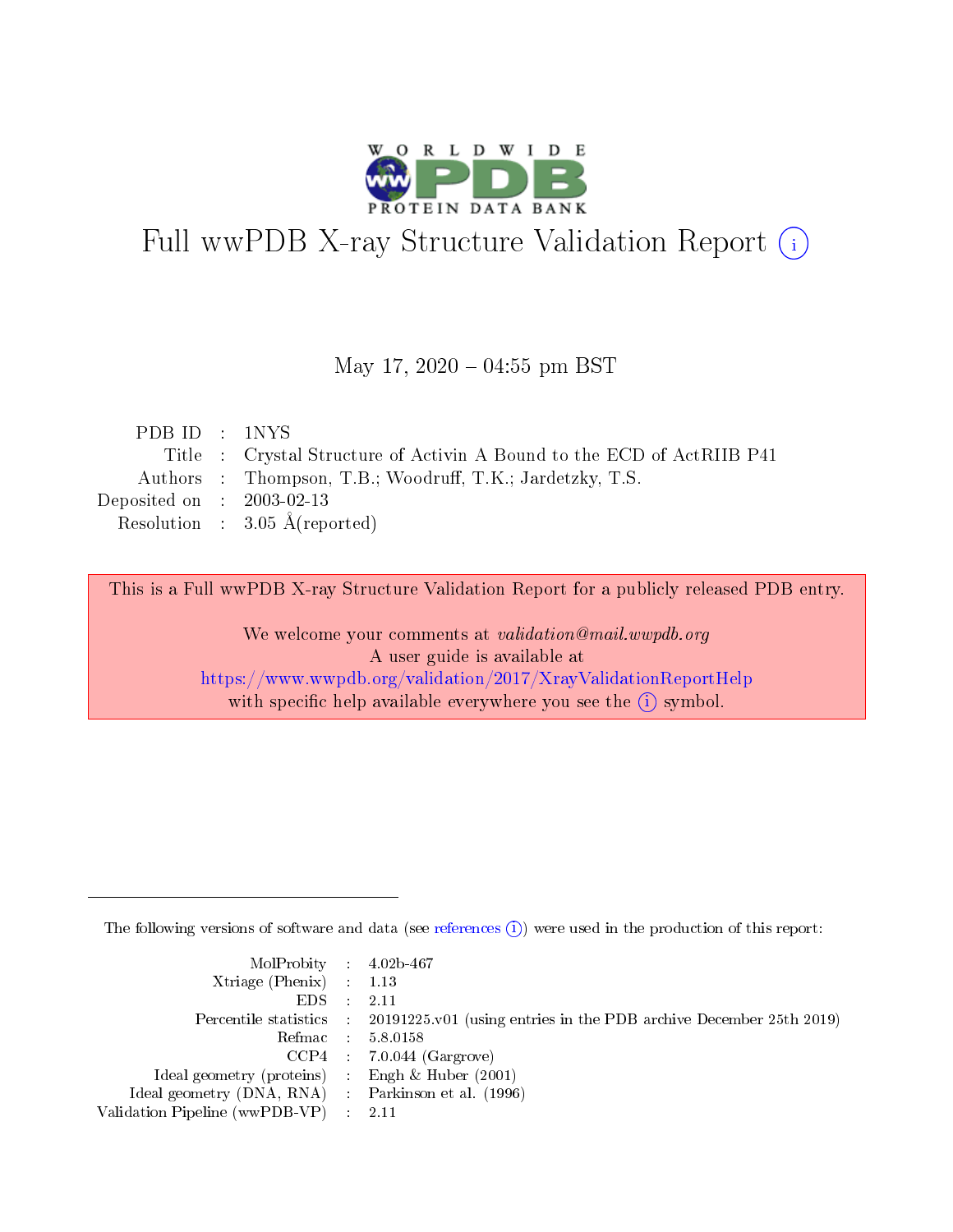# 1 [O](https://www.wwpdb.org/validation/2017/XrayValidationReportHelp#overall_quality)verall quality at a glance  $(i)$

The following experimental techniques were used to determine the structure: X-RAY DIFFRACTION

The reported resolution of this entry is 3.05 Å.

Percentile scores (ranging between 0-100) for global validation metrics of the entry are shown in the following graphic. The table shows the number of entries on which the scores are based.



| Metric                | Whole archive        | <b>Similar resolution</b>                                              |
|-----------------------|----------------------|------------------------------------------------------------------------|
|                       | $(\#\text{Entries})$ | $(\#\text{Entries},\, \text{resolution}\; \text{range}(\textup{\AA}))$ |
| $R_{free}$            | 130704               | $1754(3.10-3.02)$                                                      |
| Clashscore            | 141614               | $1864(3.10-3.02)$                                                      |
| Ramachandran outliers | 138981               | $1794(3.10-3.02)$                                                      |
| Sidechain outliers    | 138945               | $1793(3.10-3.02)$                                                      |
| RSRZ outliers         | 127900               | $1713(3.10-3.02)$                                                      |

The table below summarises the geometric issues observed across the polymeric chains and their fit to the electron density. The red, orange, yellow and green segments on the lower bar indicate the fraction of residues that contain outliers for  $>=3, 2, 1$  and 0 types of geometric quality criteria respectively. A grey segment represents the fraction of residues that are not modelled. The numeric value for each fraction is indicated below the corresponding segment, with a dot representing fractions <=5% The upper red bar (where present) indicates the fraction of residues that have poor fit to the electron density. The numeric value is given above the bar.

| Mol | Chain  | $\bold{Length}$ | Quality of chain |     |         |         |     |  |  |  |
|-----|--------|-----------------|------------------|-----|---------|---------|-----|--|--|--|
|     | А      | 105             | $\%$<br>42%      | 37% |         | $7\%$ . | 13% |  |  |  |
|     | $\cap$ | 105             | $\%$<br>50%      |     | 32%     | 6%      | 12% |  |  |  |
| ച   | В      | 116             | $\%$<br>40%      | 28% | $5\%$ . | 27%     |     |  |  |  |
| ച   |        | 116             | 2%<br>35%        | 28% |         | 35%     |     |  |  |  |

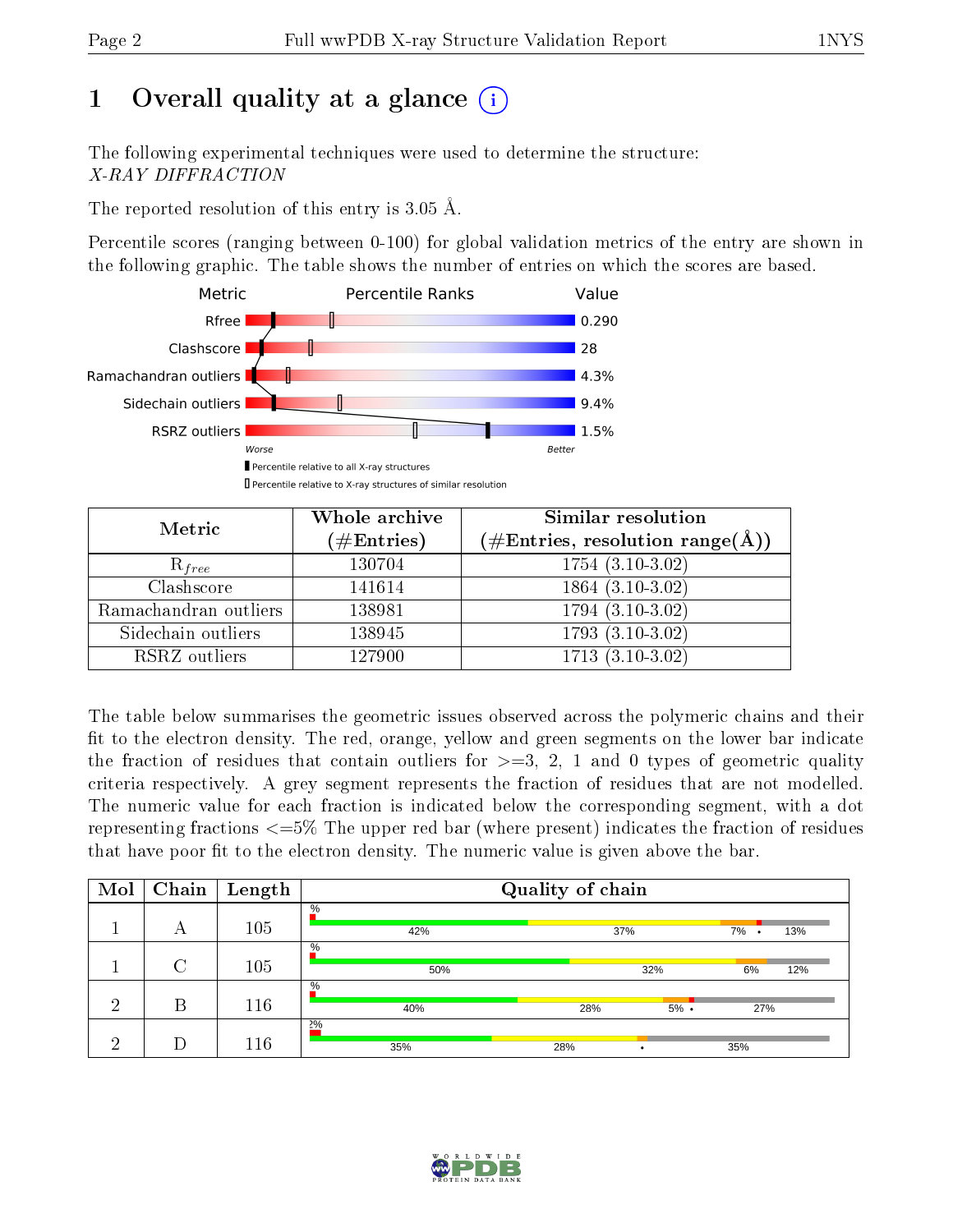# 2 Entry composition (i)

There are 2 unique types of molecules in this entry. The entry contains 2634 atoms, of which 0 are hydrogens and 0 are deuteriums.

In the tables below, the ZeroOcc column contains the number of atoms modelled with zero occupancy, the AltConf column contains the number of residues with at least one atom in alternate conformation and the Trace column contains the number of residues modelled with at most 2 atoms.

Molecule 1 is a protein called activin receptor.

| Mol | $Chain   Residues$ | Atoms     |  |                |                       |     | $\text{ZeroOcc} \mid \text{AltConf} \mid \text{Trace} \mid$ |  |
|-----|--------------------|-----------|--|----------------|-----------------------|-----|-------------------------------------------------------------|--|
|     | 91                 | Total C N |  |                | $\bigcirc$ $\bigcirc$ |     |                                                             |  |
|     |                    | 722       |  | 447 125 140 10 |                       |     |                                                             |  |
|     | 92                 | Total C   |  |                |                       |     |                                                             |  |
|     |                    | 728       |  | 446 132        | 140                   | -10 |                                                             |  |

| There are 10 discrepancies between the modelled and reference sequences: |  |  |
|--------------------------------------------------------------------------|--|--|
|--------------------------------------------------------------------------|--|--|

| Chain         | Residue | Modelled    | Actual     | Comment                 | Reference         |
|---------------|---------|-------------|------------|-------------------------|-------------------|
| А             | 64      | $\rm{ARG}$  | <b>PRO</b> | <b>SEE REMARK 999</b>   | <b>UNP P38444</b> |
| А             | 120     | LEU         |            | CLONING ARTIFACT        | <b>UNP P38444</b> |
| А             | 121     | VAL         |            | CLONING ARTIFACT        | <b>UNP P38444</b> |
| А             | 122     | <b>PRO</b>  |            | <b>CLONING ARTIFACT</b> | <b>UNP P38444</b> |
| А             | 123     | $\rm{ARG}$  |            | CLONING ARTIFACT        | <b>UNP P38444</b> |
| $\mathcal{C}$ | 64      | $\rm{ARG}$  | <b>PRO</b> | <b>SEE REMARK 999</b>   | <b>UNP P38444</b> |
| $\mathcal{C}$ | 120     | LEU         |            | CLONING ARTIFACT        | <b>UNP P38444</b> |
| $\rm C$       | 121     | VAL         |            | CLONING ARTIFACT        | <b>UNP P38444</b> |
| $\mathcal{C}$ | 122     | PRO         |            | CLONING ARTIFACT        | <b>UNP P38444</b> |
| C             | 123     | ${\rm ARG}$ |            | CLONING ARTIFACT        | <b>UNP P38444</b> |

Molecule 2 is a protein called Inhibin beta A chain.

| Mol | $\mid$ Chain $\mid$ Residues | Atoms       |     |    |         |       | $\rm ZeroOcc \mid AltConf \mid Trace$ |  |
|-----|------------------------------|-------------|-----|----|---------|-------|---------------------------------------|--|
|     | 85                           | Total C N   |     |    |         |       |                                       |  |
|     |                              | 647         | 409 |    | 106 120 | $-12$ |                                       |  |
|     | 75                           | Total C N O |     |    |         |       |                                       |  |
|     |                              | 537         | 343 | 84 | 100     | 10    |                                       |  |

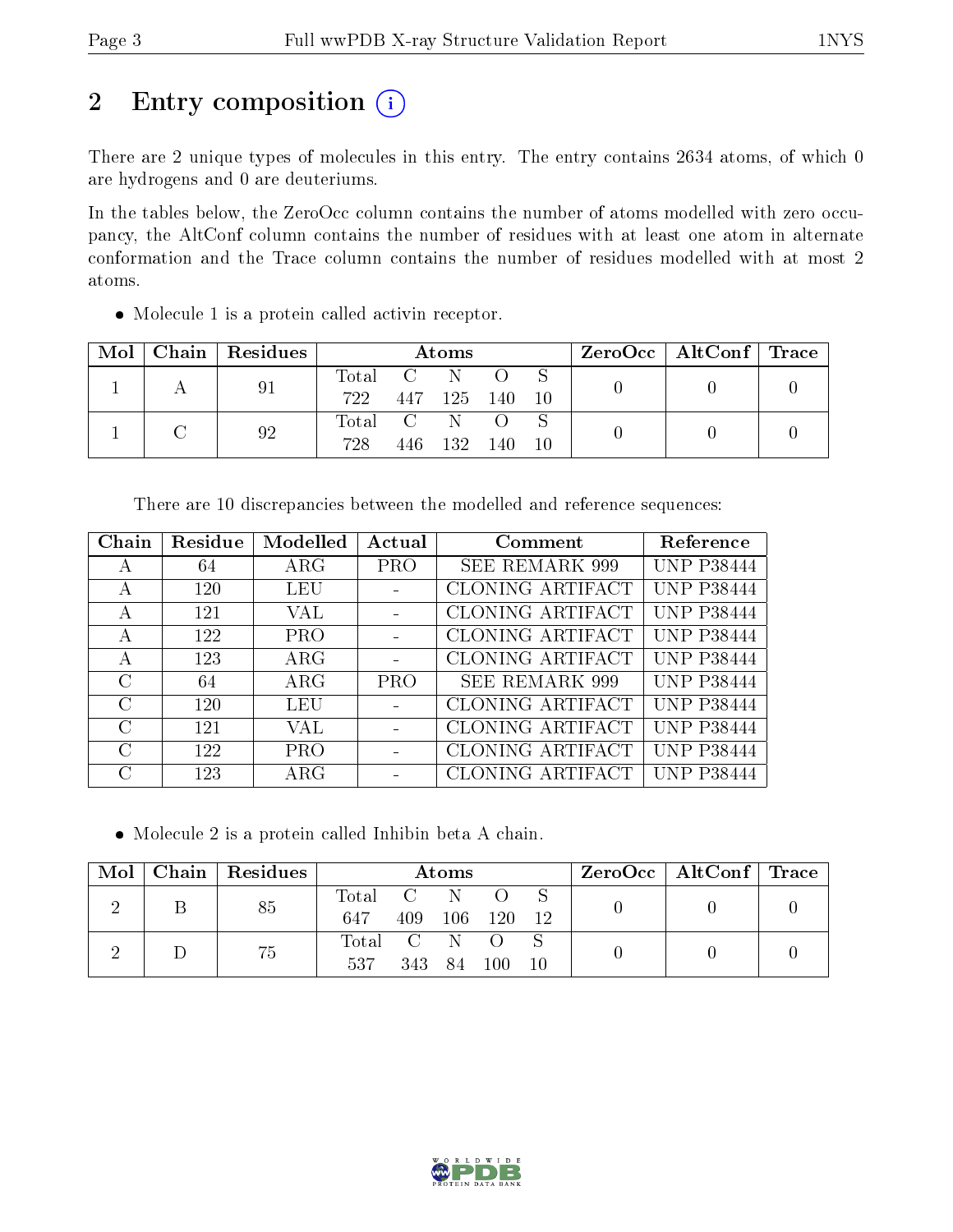# 3 Residue-property plots  $(i)$

These plots are drawn for all protein, RNA and DNA chains in the entry. The first graphic for a chain summarises the proportions of the various outlier classes displayed in the second graphic. The second graphic shows the sequence view annotated by issues in geometry and electron density. Residues are color-coded according to the number of geometric quality criteria for which they contain at least one outlier: green  $= 0$ , yellow  $= 1$ , orange  $= 2$  and red  $= 3$  or more. A red dot above a residue indicates a poor fit to the electron density (RSRZ  $> 2$ ). Stretches of 2 or more consecutive residues without any outlier are shown as a green connector. Residues present in the sample, but not in the model, are shown in grey.



• Molecule 1: activin receptor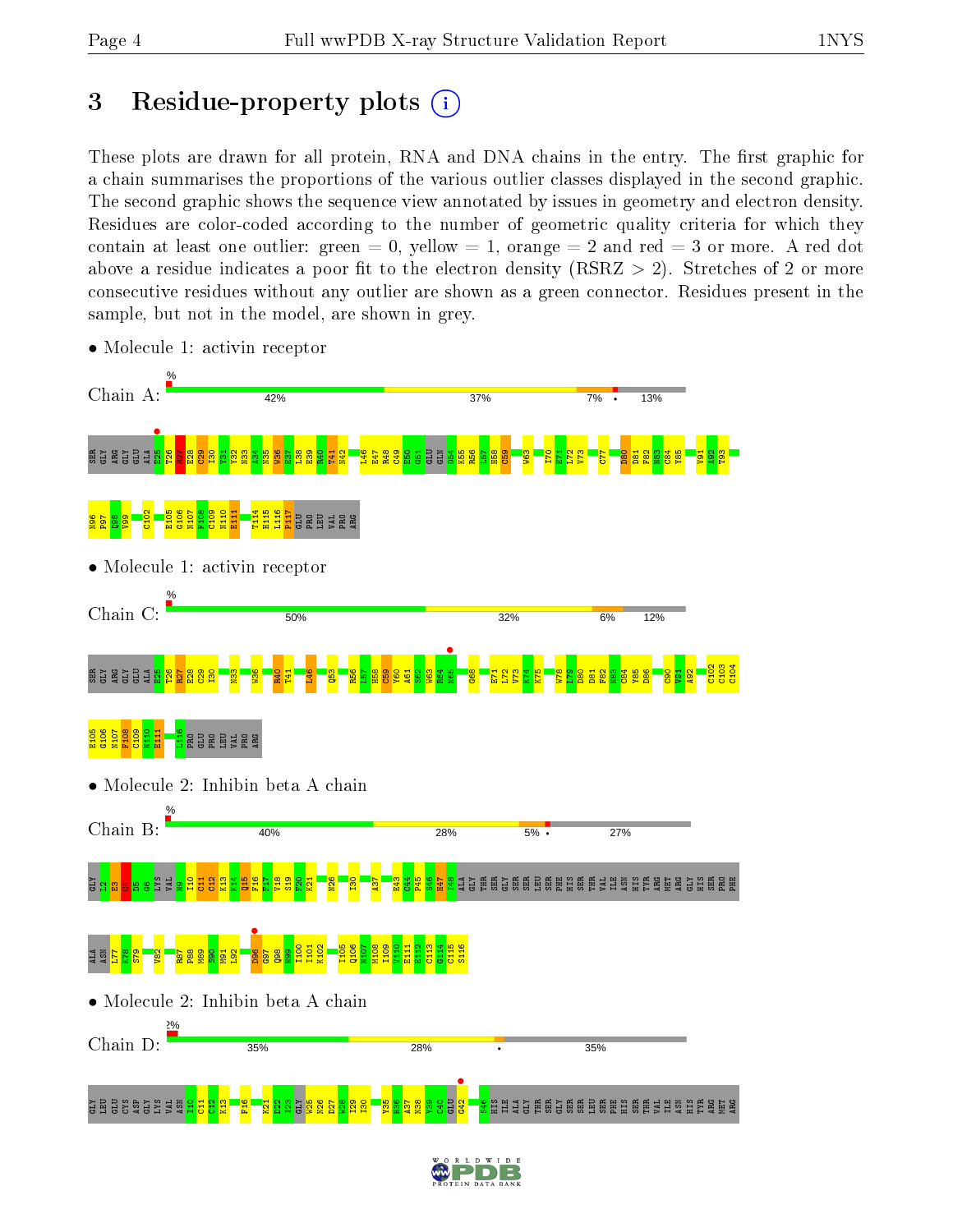# GLY HIS SER LEVEL <mark>182 198 198 1</mark>98 198 198 1<mark>98 199 1</mark>99 199 1<mark>99 199 1</mark>99 199 100 I

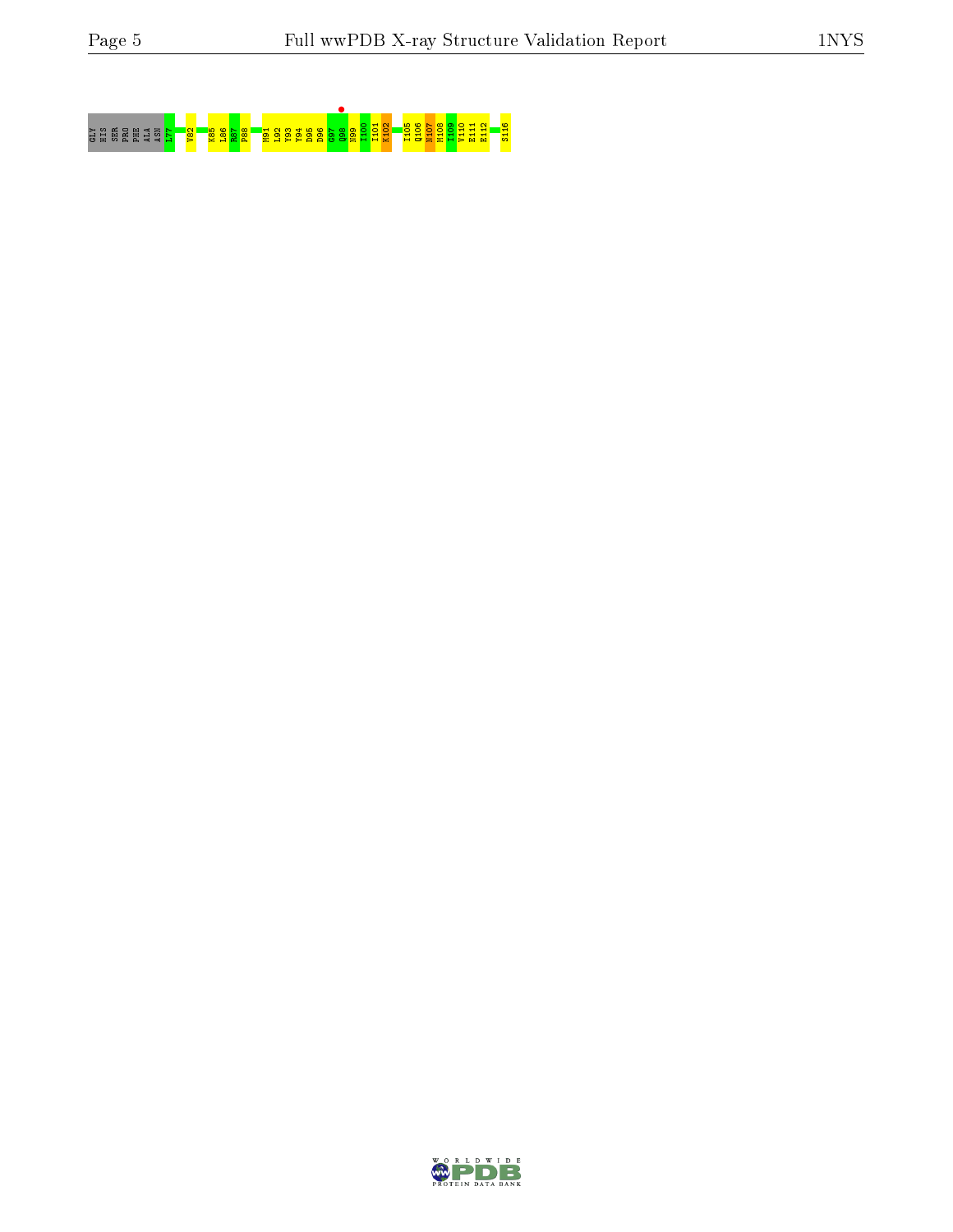# 4 Data and refinement statistics  $(i)$

| Property                                                             | Value                                                         | Source     |
|----------------------------------------------------------------------|---------------------------------------------------------------|------------|
| Space group                                                          | P 41                                                          | Depositor  |
| Cell constants                                                       | $104.95\text{\AA}$<br>$104.95\text{\AA}$<br>$46.20\text{\AA}$ |            |
| a, b, c, $\alpha$ , $\beta$ , $\gamma$                               | $90.00^\circ$<br>$90.00^\circ$<br>$90.00^\circ$               | Depositor  |
| Resolution $(A)$                                                     | 24.74<br>$-3.05$                                              | Depositor  |
|                                                                      | $24.74 - 3.00$                                                | <b>EDS</b> |
| % Data completeness                                                  | 94.2 (24.74-3.05)                                             | Depositor  |
| (in resolution range)                                                | 93.6 (24.74-3.00)                                             | <b>EDS</b> |
| $\mathrm{R}_{merge}$                                                 | 0.07                                                          | Depositor  |
| $\mathrm{R}_{sym}$                                                   | (Not available)                                               | Depositor  |
| $\langle I/\sigma(I) \rangle$ <sup>1</sup>                           | 2.80 (at $2.99\text{\AA}$ )                                   | Xtriage    |
| Refinement program                                                   | <b>CNS 1.1</b>                                                | Depositor  |
|                                                                      | $\overline{0.252}$ ,<br>0.299                                 | Depositor  |
| $R, R_{free}$                                                        | 0.247<br>0.290<br>$\ddot{\phantom{a}}$                        | DCC        |
| $\mathcal{R}_{free}$ test set                                        | 534 reflections $(5.20\%)$                                    | wwPDB-VP   |
| Wilson B-factor $(A^2)$                                              | 79.8                                                          | Xtriage    |
| Anisotropy                                                           | 0.098                                                         | Xtriage    |
| Bulk solvent $k_{sol}(e/\mathring{A}^3)$ , $B_{sol}(\mathring{A}^2)$ | 0.29, 48.1                                                    | <b>EDS</b> |
| $L$ -test for twinning <sup>2</sup>                                  | $< L >$ = 0.50, $< L2$ > = 0.33                               | Xtriage    |
| Estimated twinning fraction                                          | $0.034$ for h,-k,-l                                           | Xtriage    |
| $F_o, F_c$ correlation                                               | 0.89                                                          | <b>EDS</b> |
| Total number of atoms                                                | $2634\,$                                                      | wwPDB-VP   |
| Average B, all atoms $(A^2)$                                         | 76.0                                                          | wwPDB-VP   |

Xtriage's analysis on translational NCS is as follows: The largest off-origin peak in the Patterson function is  $5.44\%$  of the height of the origin peak. No significant pseudotranslation is detected.

<sup>&</sup>lt;sup>2</sup>Theoretical values of  $\langle |L| \rangle$ ,  $\langle L^2 \rangle$  for acentric reflections are 0.5, 0.333 respectively for untwinned datasets, and 0.375, 0.2 for perfectly twinned datasets.



<span id="page-5-1"></span><span id="page-5-0"></span><sup>1</sup> Intensities estimated from amplitudes.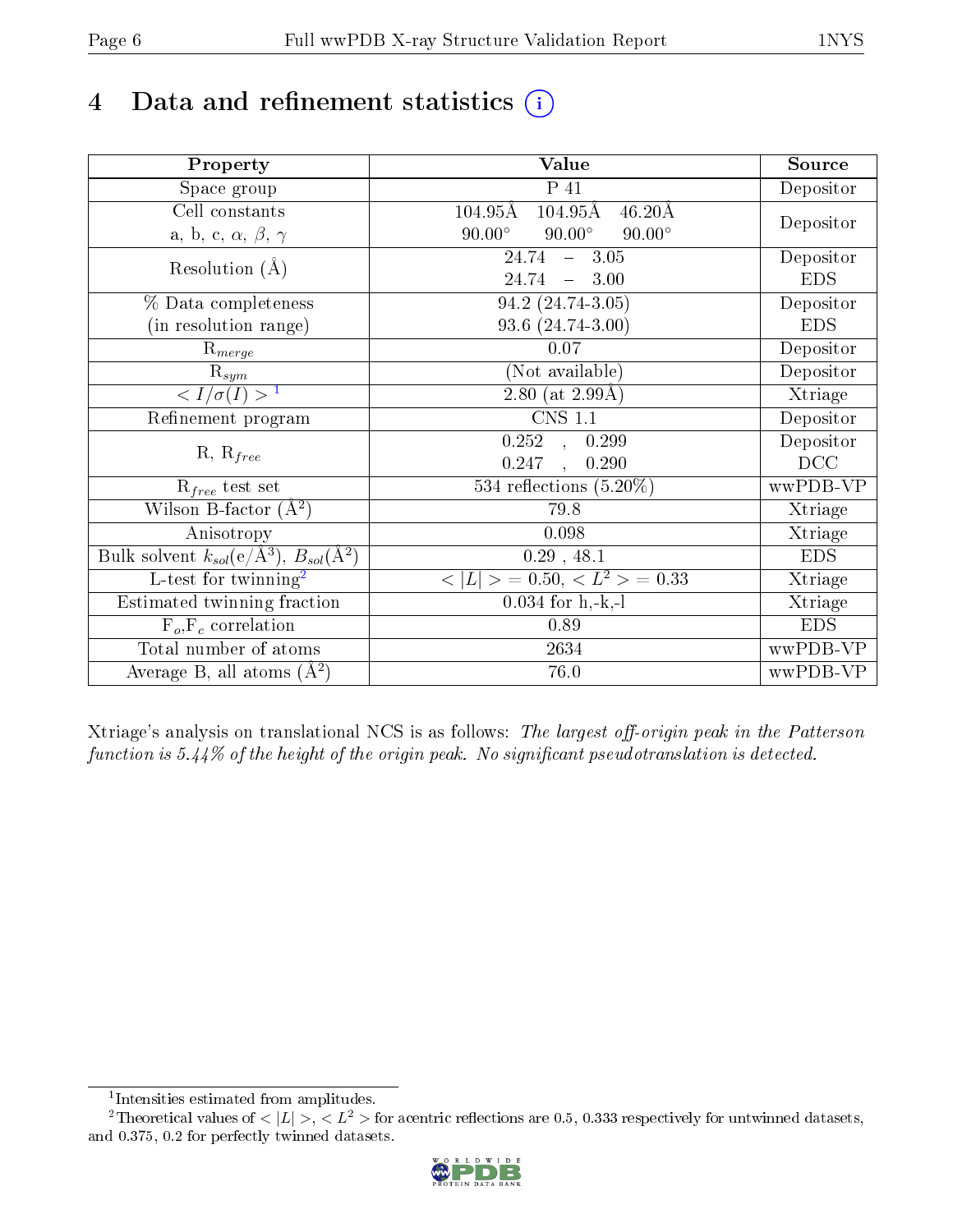# 5 Model quality  $(i)$

## 5.1 Standard geometry  $(i)$

The Z score for a bond length (or angle) is the number of standard deviations the observed value is removed from the expected value. A bond length (or angle) with  $|Z| > 5$  is considered an outlier worth inspection. RMSZ is the root-mean-square of all Z scores of the bond lengths (or angles).

| Mol                         | Chain  |      | Bond lengths | Bond angles |                            |  |
|-----------------------------|--------|------|--------------|-------------|----------------------------|--|
|                             |        | RMSZ | $\# Z  > 5$  | RMSZ        | # $ Z >5$                  |  |
| $\mathbf{1}$                |        | 0.57 | 0/738        | 0.96        | $5/998$ $(0.5\%)$          |  |
|                             | $\cap$ | 0.51 | 0/743        | 0.90        | $3/1005(0.3\%)$            |  |
| $\mathcal{D}_{\mathcal{L}}$ | В      | 0.61 | 0/661        | 0.85        | $\overline{1/890}$ (0.1\%) |  |
| $\mathcal{D}$               | D)     | 0.42 | 0/548        | 0.70        | 0/742                      |  |
| All                         | All    | 0.53 | /2690        | 0.87        | $9/3635(0.2\%)$            |  |

There are no bond length outliers.

|  |  | All (9) bond angle outliers are listed below: |  |  |
|--|--|-----------------------------------------------|--|--|
|  |  |                                               |  |  |

| Mol | Chain         | Res | <b>Type</b> | Atoms       | Z       | Observed $(°)$ | $\text{Ideal}({}^o)$ |
|-----|---------------|-----|-------------|-------------|---------|----------------|----------------------|
|     | С             | 59  | <b>CYS</b>  | $CA-CB-SG$  | $-9.13$ | 97.56          | 114.00               |
|     | С             | 46  | LEU         | $CA$ -CB-CG | 7.39    | 132.30         | 115.30               |
|     | А             | 27  | $\rm{ARG}$  | $N$ -CA-C   | 7.30    | 130.72         | 111.00               |
|     | А             | 59  | <b>CYS</b>  | $CA-CB-SG$  | $-7.10$ | 101.22         | 114.00               |
|     | $\mathcal{C}$ | 68  | GLY         | $N$ -CA-C   | $-6.11$ | 97.84          | 113.10               |
|     | А             | 29  | <b>CYS</b>  | $CA-CB-SG$  | $-5.88$ | 103.42         | 114.00               |
|     | А             | 117 | PRO         | $N$ -CA-CB  | 5.85    | 110.32         | 103.30               |
|     | А             | 26  | THR         | $N$ -CA-C   | 5.65    | 126.27         | 111.00               |
| 2   | В             | 12  | CYS         | $CA-CB-SG$  | 5.04    | 123.07         | 114.00               |

There are no chirality outliers.

There are no planarity outliers.

### 5.2 Too-close contacts  $(i)$

In the following table, the Non-H and H(model) columns list the number of non-hydrogen atoms and hydrogen atoms in the chain respectively. The H(added) column lists the number of hydrogen atoms added and optimized by MolProbity. The Clashes column lists the number of clashes within the asymmetric unit, whereas Symm-Clashes lists symmetry related clashes.

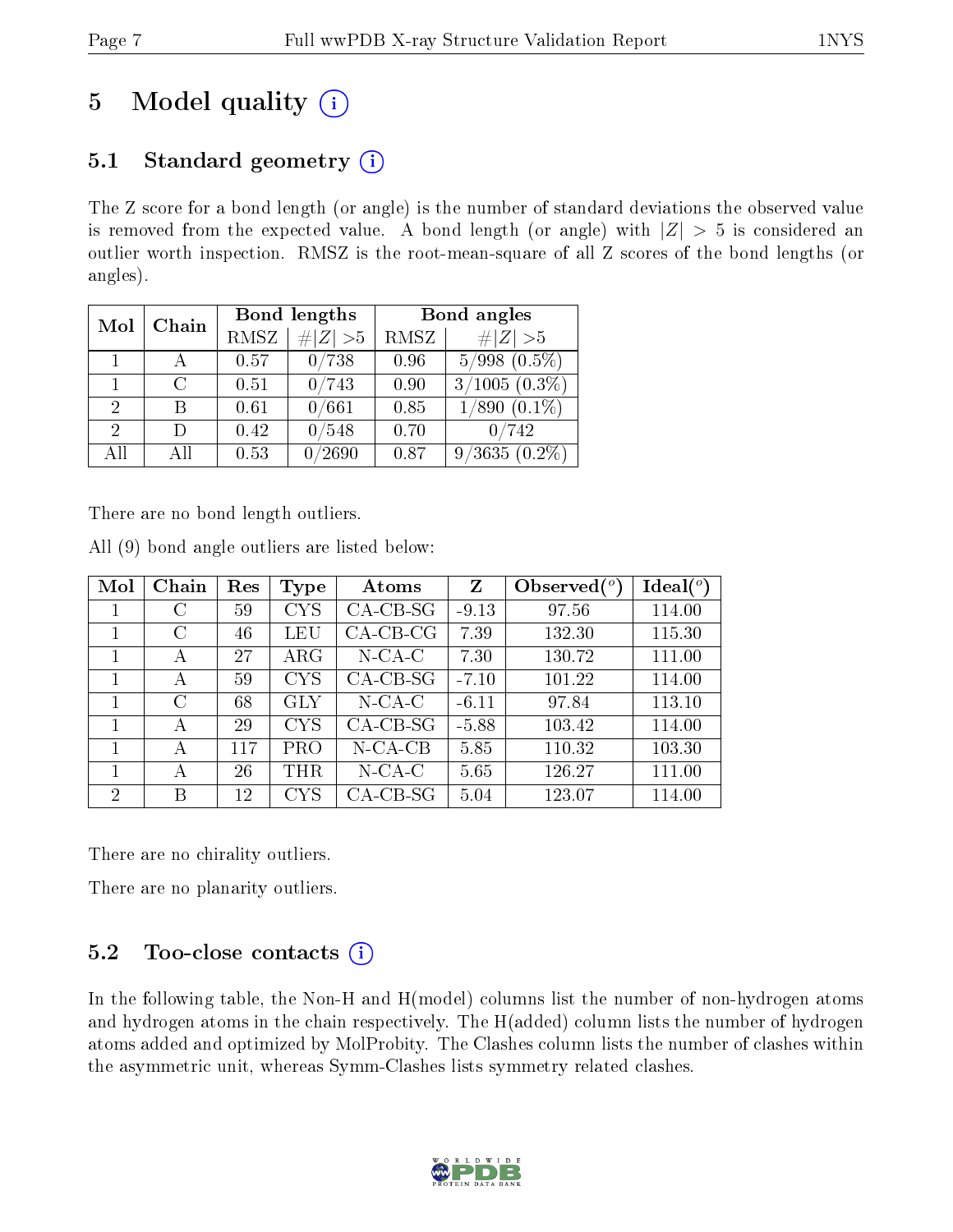| $\bf{Mol}$ |      |      |     | Chain   Non-H   H(model)   H(added)   Clashes   Symm-Clashes |
|------------|------|------|-----|--------------------------------------------------------------|
|            | 722  | 607  | 50  |                                                              |
|            | 728  | 623  | 28  |                                                              |
|            | 647  | 587  |     |                                                              |
|            | 537  | 440  | ച   |                                                              |
|            | 2634 | 2257 | 135 |                                                              |

The all-atom clashscore is defined as the number of clashes found per 1000 atoms (including hydrogen atoms). The all-atom clashscore for this structure is 28.

All (135) close contacts within the same asymmetric unit are listed below, sorted by their clash magnitude.

| Atom-1              | Atom-2              | Interatomic       | Clash             |
|---------------------|---------------------|-------------------|-------------------|
|                     |                     | distance $(\AA)$  | overlap $(A)$     |
| 1: A:59: CYS:HB3    | 1: A:110: ASN: HD22 | 1.13              | 1.06              |
| 1: A:59: CYS:HB3    | 1:A:110:ASN:ND2     | 1.77              | 0.97              |
| 1: C:63:TRP:HA      | 1:C:73:VAL:HG23     | 1.46              | 0.97              |
| 1: A: 33: ASN: HD22 | 1:A:41:THR:HG21     | 1.29              | 0.97              |
| 1: A:114:THR:HG22   | 1:A:115:HIS:H       | 1.30              | 0.94              |
| 1: A: 35: ASN: HD22 | 1:A:39:GLU:HG3      | 1.42              | 0.83              |
| 1:A:41:THR:HG23     | 1:A:42:ASN:O        | 1.79              | 0.81              |
| 1: A: 55: LYS: NZ   | 2:B:87:ARG:HD3      | 1.96              | 0.81              |
| 2:D:30:ILE:HD11     | 2: D:94: TYR: CE2   | 2.17              | 0.79              |
| 1:A:114:THR:HG22    | 1:A:115:HIS:N       | 1.98              | 0.78              |
| 1: A:30: ILE:HB     | 1:A:110:ASN:OD1     | 1.85              | 0.76              |
| 1:A:46:LEU:HD12     | 1: A:46: LEU:O      | 1.87              | 0.75              |
| 1:A:81:ASP:HB3      | 1: A:84:CYS:SG      | $\overline{2.27}$ | 0.73              |
| 1:A:27:ARG:HH21     | 1: A: 106: GLY: N   | 1.88              | 0.71              |
| 2:D:86:LEU:HD13     | 2:D:107:ASN:HB3     | 1.72              | 0.70              |
| 1: A: 55: LYS: HZ2  | 2:B:87:ARG:HD3      | 1.55              | $\overline{0.70}$ |
| 2: D: 91: MET: CE   | 2:D:105:ILE:HG13    | 2.22              | 0.70              |
| 2: D: 95: ASP:CB    | 2:D:99:ASN:HB3      | $\overline{2.21}$ | 0.70              |
| 1: A:63:TRP:HA      | 1:A:73:VAL:HG23     | 1.74              | 0.69              |
| 1: A: 33: ASN: ND2  | 1: A: 41: THR: HG21 | 2.08              | 0.68              |
| 1:C:27:ARG:HA       | 1:C:107:ASN:HD21    | 1.58              | 0.68              |
| 1: A:56: ARG:HD3    | 1:A:105:GLU:OE1     | 1.95              | 0.67              |
| 1: A: 33: ASN: HD22 | 1:A:41:THR:CG2      | 2.06              | 0.67              |
| 1: A:58: HIS:O      | 1: A:59: CYS:SG     | 2.53              | 0.67              |
| 2: B:91:MET:CE      | 2:B:105:ILE:HG13    | $\overline{2.24}$ | $\overline{0.67}$ |
| 1:C:30:ILE:HG12     | 1:C:111:GLU:HG2     | 1.78              | 0.65              |
| 2:D:95:ASP:HB3      | 2:D:99:ASN:HB3      | 1.79              | 0.65              |
| 1: A:36:TRP:HA      | 1:A:41:THR:HG22     | 1.80              | 0.64              |
| 1:C:63:TRP:CA       | 1:C:73:VAL:HG23     | 2.26              | 0.64              |
| 2: D: 11: CYS: HA   | 2: D: 42: GLY: HA3  | 1.79              | 0.64              |

Continued on next page...

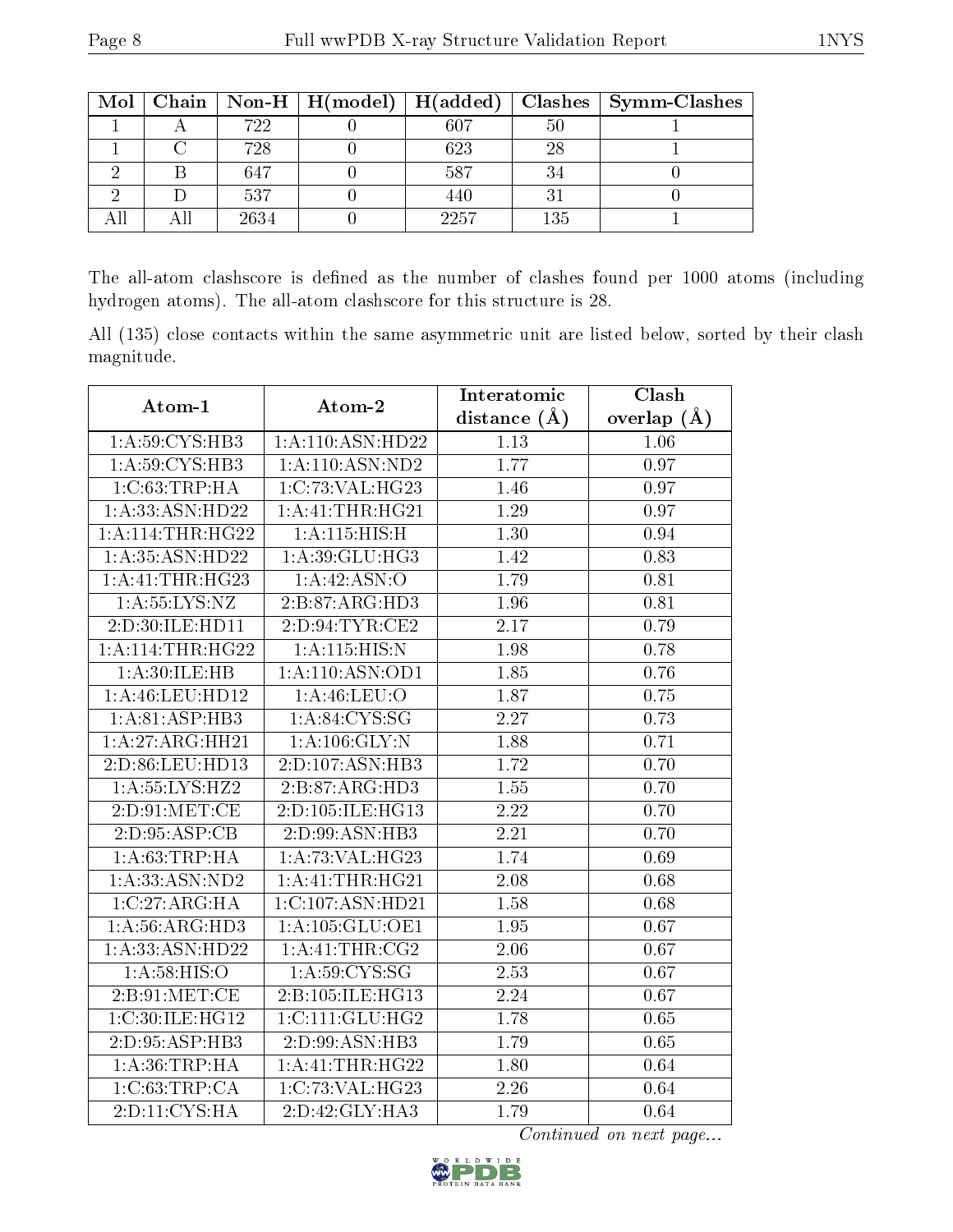| Continuata from previous page |                            | Interatomic    | Clash         |
|-------------------------------|----------------------------|----------------|---------------|
| Atom-1                        | Atom-2                     | distance $(A)$ | overlap $(A)$ |
| 2:B:91:MET:HE2                | 2:B:105:ILE:HG13           | 1.79           | 0.64          |
| 2:D:30:ILE:HD11               | 2: D:94: TYR: HE2          | 1.62           | 0.62          |
| 2:D:101:ILE:HG22              | 2:D:102:LYS:N              | 2.15           | 0.62          |
| 2:B:21:LYS:HG3                | 2: B:26: ASN:ND2           | 2.14           | 0.61          |
| 1:C:81:ASP:HB3                | 1:C:84:CYS:SG              | 2.40           | 0.61          |
| 2:D:13:LYS:HD2                | 2:D:111:GLU:O              | 2.00           | 0.61          |
| 2:D:91:MET:HE3                | 2:D:105:ILE:HG13           | 1.82           | 0.61          |
| 1:A:27:ARG:HH21               | 1: A: 106: GLY: H          | 1.48           | 0.60          |
| 1: A:35: ASN:HD21             | 1: A:38: LEU: HB2          | 1.66           | 0.60          |
| 1: A:28: GLU:HG2              | 1: A:48: ARG: HG3          | 1.84           | 0.59          |
| 1:A:99:VAL:HG21               | 2:B:100:ILE:HD11           | 1.83           | 0.59          |
| 2:B:79:SER:OG                 | 2:B:115:CYS:HB3            | 2.04           | 0.58          |
| 1:C:61:ALA:HB3                | 1:C:102:CYS:SG             | 2.43           | 0.57          |
| 1: A:36:TRP:CA                | 1: A: 41: THR: HG22        | 2.34           | 0.57          |
| 1: A:114:THR:CG2              | 1: A:115: HIS:H            | 2.10           | 0.57          |
| 1: A:27: ARG: NH2             | $1:$ A:106:GLY:N           | 2.53           | 0.56          |
| 2:B:82:VAL:HG11               | 2:D:82:VAL:HG11            | 1.87           | 0.56          |
| 2:D:95:ASP:HB2                | 2:D:99:ASN:HB3             | 1.86           | 0.56          |
| 2:D:91:MET:HE2                | 2:D:105:ILE:HG13           | 1.87           | 0.56          |
| 1:C:28:GLU:O                  | 1:C:29:CYS:SG              | 2.64           | 0.55          |
| 2:D:102:LYS:C                 | 2:D:102:LYS:HD2            | 2.27           | 0.55          |
| 2:D:16:PHE:H                  | 2:D:38:ASN:HA              | 1.71           | 0.55          |
| 2:D:30:ILE:HB                 | 2: D:92: LEU:O             | 2.07           | 0.55          |
| 2:B:10:ILE:HG22               | 2:B:11:CYS:N               | 2.21           | 0.55          |
| 2:D:29:ILE:HD13               | 2:D:93:TYR:HB3             | 1.89           | 0.54          |
| 2:D:101:ILE:CG2               | 2:D:102:LYS:N              | 2.71           | 0.54          |
| 2:B:16:PHE:CE2                | 2:B:18:VAL:HG22            | 2.44           | 0.53          |
| 2:B:101:ILE:HG22              | $2:B:102:LYS:\overline{N}$ | 2.25           | 0.53          |
| 1: A:99: VAL: HG11            | 2:B:30:ILE:HD13            | 1.91           | 0.53          |
| 1: A:96: ASN: CG              | 1: A:96: ASN:O             | 2.48           | 0.52          |
| 2:B:13:LYS:HB2                | 2:B:113:CYS:SG             | 2.49           | 0.52          |
| 1: A:36:TRP:CB                | 1:A:41:THR:HG22            | 2.39           | 0.52          |
| 2:B:16:PHE:HE2                | 2:B:18:VAL:HG22            | 1.74           | 0.51          |
| 1:C:107:ASN:O                 | 1:C:109:CYS:N              | 2.44           | 0.51          |
| 1: A:58: HIS: C               | 1: A:59: CYS:SG            | 2.89           | 0.51          |
| 2:B:30:ILE:HB                 | 2:B:92:LEU:O               | 2.11           | 0.51          |
| 2:B:13:LYS:HG2                | 2: B: 13: LYS: O           | 2.10           | 0.50          |
| 2:B:3:GLU:O                   | 2: B: 4: CYS: CB           | 2.60           | 0.50          |
| 2: B: 96: ASP:O               | 2: B: 98: GLN:N            | 2.41           | 0.50          |
| 1:C:72:LEU:HD21               | 1:C:75:LYS:HE3             | 1.93           | 0.50          |
| $1:A:99:V\overline{AL:HG21}$  | 2: B: 100: ILE: CD1        | 2.42           | 0.50          |

Continued from previous page.

Continued on next page...

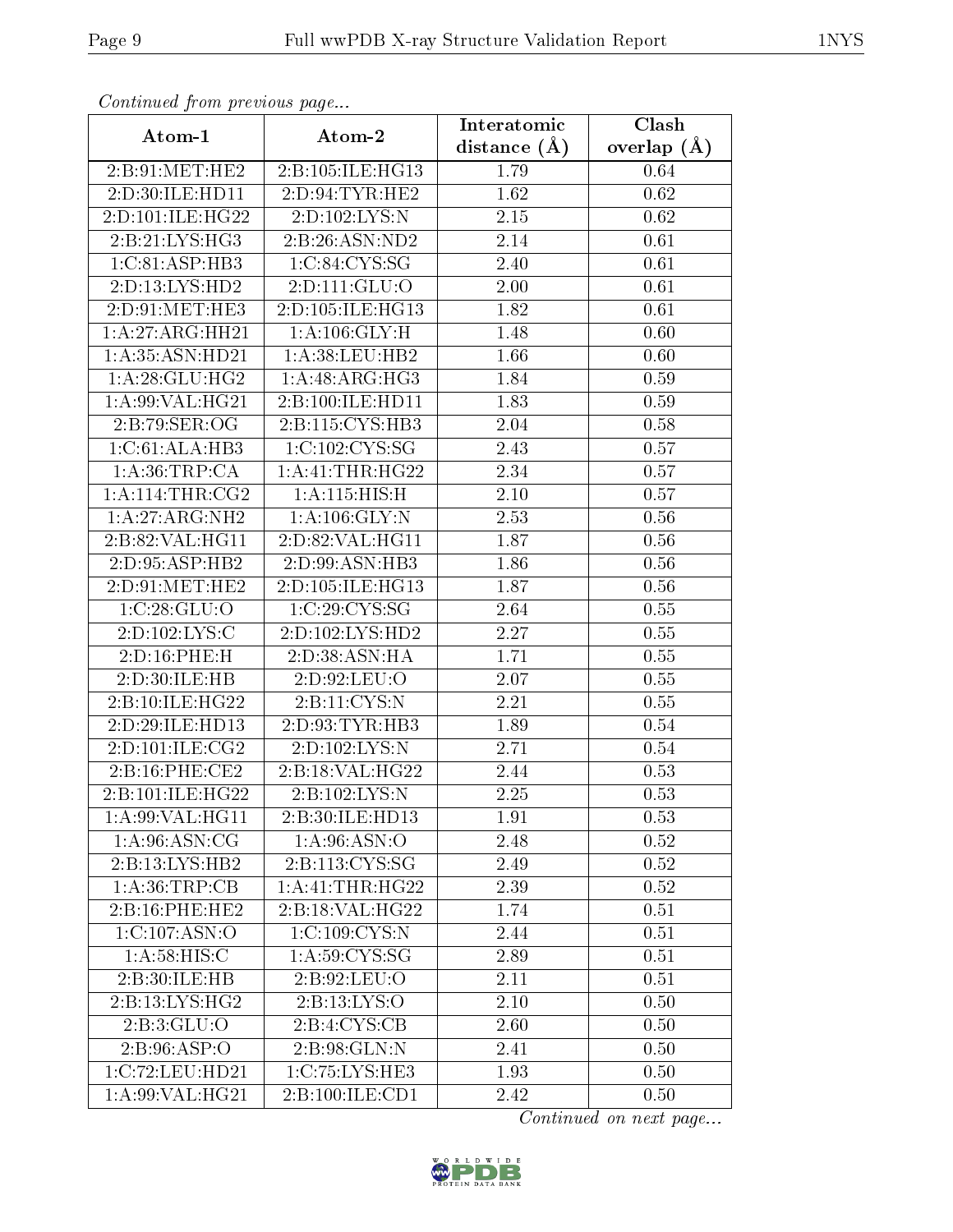| Conningca from previous page |                             | Interatomic       | Clash           |
|------------------------------|-----------------------------|-------------------|-----------------|
| Atom-1                       | Atom-2                      | distance $(\AA)$  | overlap $(\AA)$ |
| 2:B:96:ASP:C                 | 2:B:98:GLN:H                | 2.15              | 0.50            |
| 1:A:41:THR:HG23              | 1:A:42:ASN:N                | 2.27              | 0.49            |
| 1:C:56:ARG:HD3               | 1:C:105:GLU:OE1             | 2.12              | 0.49            |
| 2:D:95:ASP:N                 | 2: D:99: ASN:O              | 2.40              | 0.49            |
| 2:B:91:MET:HE3               | 2:B:105:ILE:HG13            | 1.93              | 0.49            |
| 2:D:92:LEU:HD12              | 2:D:101:ILE:O               | 2.13              | 0.49            |
| 1: A: 35: ASN: ND2           | 1: A:39: GLU: HG3           | 2.20              | 0.49            |
| 1: A:28: GLU:OE2             | 1:A:48:ARG:HG3              | 2.13              | 0.48            |
| 1: C: 56: ARG: CZ            | 1:C:85:TYR:CE2              | 2.96              | 0.48            |
| 1: A:85:TYR:HA               | 1:A:105:GLU:OE2             | 2.14              | 0.48            |
| 2:B:87:ARG:HH21              | 2:B:109:ILE:HG21            | 1.78              | 0.48            |
| 2:D:86:LEU:HD23              | 2: D: 110: VAL: HA          | 1.95              | 0.48            |
| 2:D:85:LYS:CB                | 2:D:112:GLU:HG2             | 2.44              | 0.48            |
| 1: A: 106: GLY: O            | 1:A:109:CYS:HB3             | 2.14              | 0.48            |
| 1:A:27:ARG:HD3               | 1:A:107:ASN:OD1             | 2.14              | 0.47            |
| 2: D:91: MET:O               | 2:D:102:LYS:HA              | 2.14              | 0.47            |
| 1: A:93:THR:O                | 1: A:117: PRO:HA            | 2.14              | 0.47            |
| 2:B:16:PHE:HB3               | 2:B:37:ALA:O                | 2.14              | 0.47            |
| 1: C:82: PHE: HA             | 1:C:85:TYR:HD1              | 1.79              | 0.47            |
| 1: A:36:TRP:HB2              | 1: A: 41: THE:HG22          | 1.96              | 0.47            |
| 2:D:25:TRP:N                 | 2:D:25:TRP:CD1              | 2.83              | 0.47            |
| 2: B:88: PRO:HB3             | 2:B:106:GLN:HA              | 1.96              | 0.47            |
| 1:C:36:TRP:HB2               | 1:C:41:THR:O                | 2.15              | 0.47            |
| 2:D:95:ASP:OD2               | 2:D:101:ILE:HD11            | 2.15              | 0.47            |
| 1: A: 55: LYS: HZ1           | 2:B:111:GLU:HG2             | 1.79              | 0.46            |
| 1: A:29: CYS:HB3             | 1:A:110:ASN:HD21            | 1.78              | 0.46            |
| 2:B:47:HIS:HB2               | 2:B:77:LEU:O                | 2.15              | 0.46            |
| 1: A:80: ASP:OD1             | 1: A:85:TYR:OH              | $\overline{2.18}$ | 0.46            |
| 1:C:106:GLY:O                | 1:C:109:CYS:HB3             | 2.15              | 0.46            |
| 1:A:70:ILE:N                 | 1:A:70:ILE:HD12             | 2.31              | 0.46            |
| 2:D:88:PRO:HB3               | 2: D: 106: GLN: HA          | 1.97              | 0.46            |
| 2:D:29:ILE:HD13              | 2: D: 93: TYR: CB           | 2.46              | 0.45            |
| 1:C:60:TYR:CZ                | 2:D:102:LYS:HG3             | 2.52              | 0.44            |
| 1:C:58:HIS:HB3               | 1:C:104:CYS:O               | 2.17              | 0.44            |
| 1:C:63:TRP:CH2               | 1:C:92:ALA:HB2              | 2.52              | 0.44            |
| 2:B:10:ILE:HG23              | 2:B:43:GLU:O                | 2.17              | 0.44            |
| 1:C:27:ARG:HA                | 1:C:107:ASN:ND2             | 2.29              | 0.44            |
| 2: B:79: SER: HG             | 2:B:115:CYS:HB3             | 1.83              | 0.44            |
| 2:D:21:LYS:CA                | 2:D:26:ASN:HB3              | 2.48              | 0.44            |
| 1: A:27: ARG: HA             | $1:A:27:ARG:H\overline{D3}$ | 1.65              | 0.43            |
| 2:B:10:ILE:O                 | $2:B:11:\overline{CYS:C}$   | 2.56              | 0.43            |

Continued from previous page.

Continued on next page...

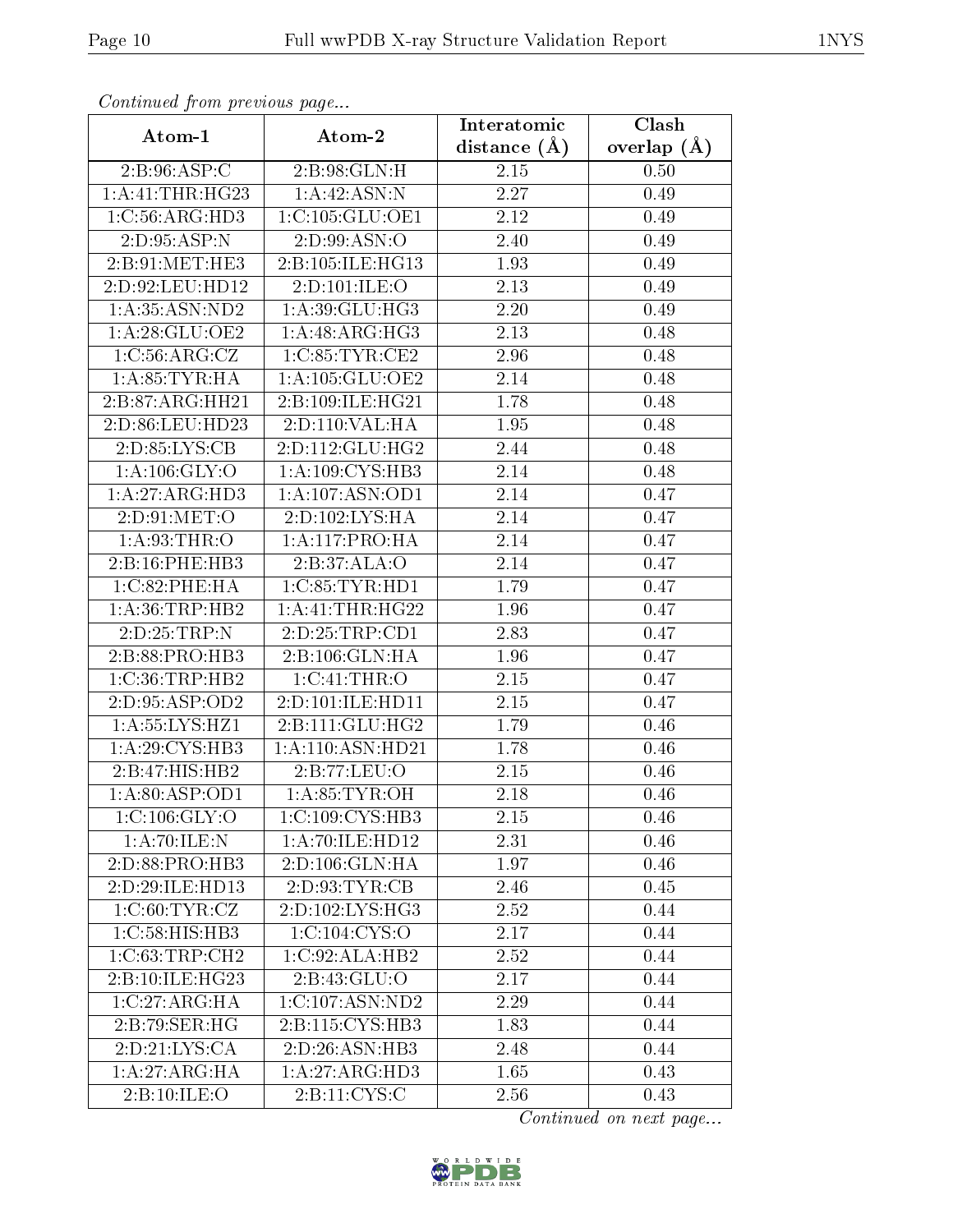|                    |                     | Interatomic    | Clash         |
|--------------------|---------------------|----------------|---------------|
| Atom-1             | Atom-2              | distance $(A)$ | overlap $(A)$ |
| 1: A:91:VAL: N     | 1:A:102:CYS:HB2     | 2.34           | 0.43          |
| 2: B: 10: ILE: CG2 | 2:B:11:CYS:N        | 2.81           | 0.43          |
| 2:B:89:MET:HE3     | 2: B:91:MET:HG2     | 2.01           | 0.43          |
| 2: D: 102: LYS: C  | 2:D:102:LYS:CD      | 2.87           | 0.43          |
| 1:C:58:HIS:O       | 1: C:59: CYS:SG     | 2.77           | 0.43          |
| 2:B:102:LYS:C      | 2:B:102:LYS:HD3     | 2.39           | 0.43          |
| 1:C:82:PHE:HA      | 1:C:85:TYR:CD1      | 2.54           | 0.43          |
| 2:B:96:ASP:N       | 2:B:96:ASP:OD1      | 2.52           | 0.42          |
| 1:C:107:ASN:C      | 1:C:109:CYS:N       | 2.72           | 0.42          |
| 1:C:107:ASN:C      | 1:C:109:CYS:H       | 2.23           | 0.42          |
| 1:A:47:GLU:HG2     | 1:A:77:CYS:SG       | 2.59           | 0.42          |
| 1:C:30:ILE:H       | 1:C:30:ILE:HD12     | 1.84           | 0.42          |
| 1: A:32: TYR: CD1  | 1: A: 72: LEU: HD13 | 2.55           | 0.41          |
| 1:C:72:LEU:HA      | 1:C:72:LEU:HD23     | 1.68           | 0.41          |
| 1:C:40:ARG:HH11    | 1:C:40:ARG:HG3      | 1.85           | 0.41          |
| 1: A:82:PHE: C     | 1: A:84:CYS:H       | 2.23           | 0.41          |
| 1:C:78:TRP:HE1     | 1:C:81:ASP:HB2      | 1.86           | 0.41          |
| 1:C:30:ILE:HD11    | 1: C:108: PHE:HB3   | 2.02           | 0.41          |
| 1:A:27:ARG:NH2     | 1: A: 106: GLY: H   | 2.15           | 0.41          |
| 2:D:35:TYR:CE2     | 2:D:37:ALA:HB2      | 2.56           | 0.41          |
| 2:B:15:GLN:HE21    | 2:B:15:GLN:HB2      | 1.62           | 0.40          |
| 1: A:96: ASN:N     | 1: A:97: PRO:CD     | 2.84           | 0.40          |
| 1:C:63:TRP:HB2     | 1:C:71:GLU:O        | 2.21           | 0.40          |

Continued from previous page...

All (1) symmetry-related close contacts are listed below. The label for Atom-2 includes the symmetry operator and encoded unit-cell translations to be applied.

| Atom-1 | Atom-2                                                                                                 | Interatomic<br>distance $(A)$ | $\cap$ lash<br>overlap $(A)$ |
|--------|--------------------------------------------------------------------------------------------------------|-------------------------------|------------------------------|
|        | $1:\mathrm{A}:111:\mathrm{GLU}:\mathrm{OE2}$   $1:\mathrm{C}:111:\mathrm{GLU}:\mathrm{OE2}[2]$<br>7641 | $2.06\,$                      | J.I4                         |

### 5.3 Torsion angles (i)

#### 5.3.1 Protein backbone (i)

In the following table, the Percentiles column shows the percent Ramachandran outliers of the chain as a percentile score with respect to all X-ray entries followed by that with respect to entries of similar resolution.

The Analysed column shows the number of residues for which the backbone conformation was analysed, and the total number of residues.

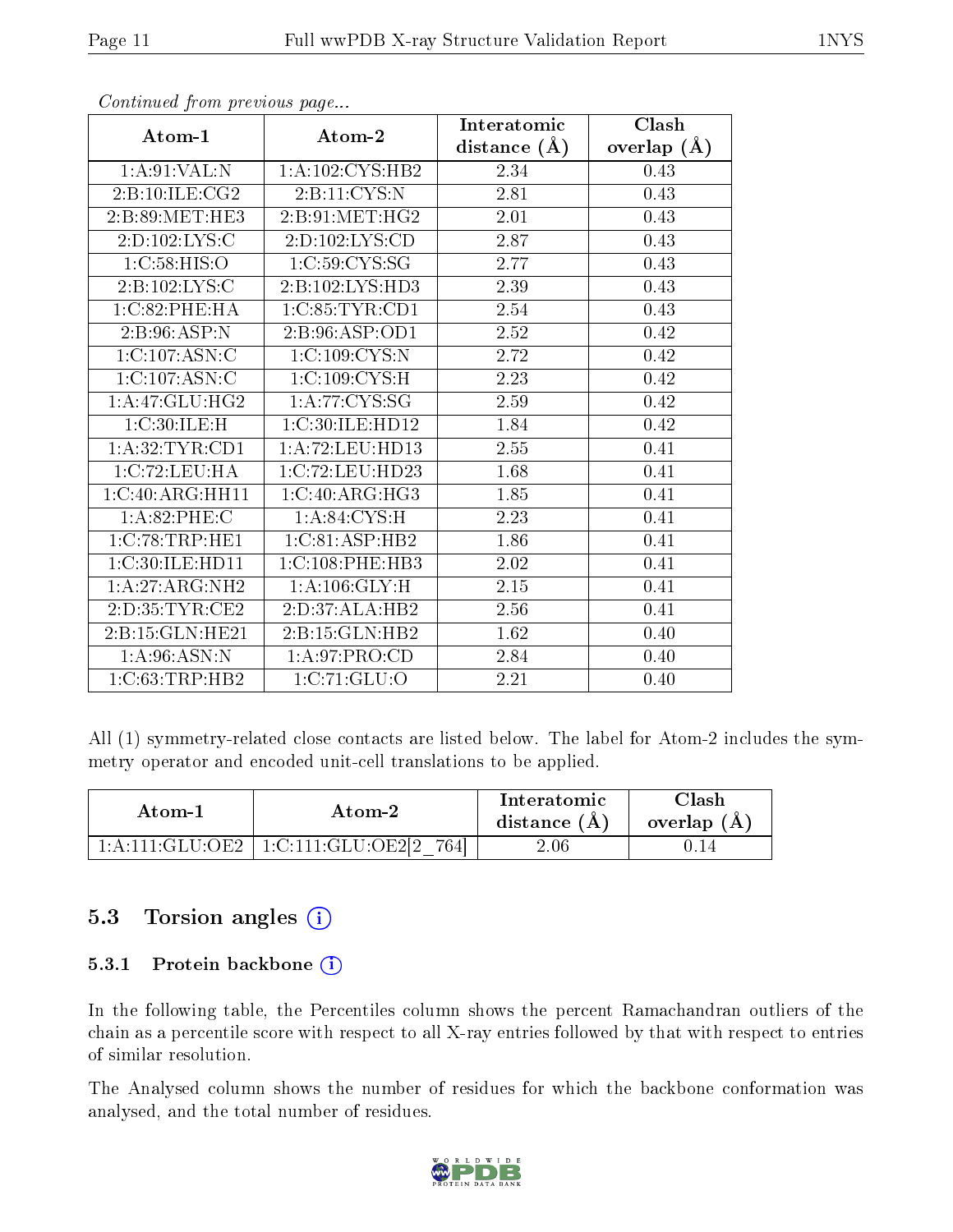| Mol            | Chain         | Analysed       | Favoured    | Allowed   | <b>Outliers</b> | Percentiles          |
|----------------|---------------|----------------|-------------|-----------|-----------------|----------------------|
|                | А             | 87/105(83%)    | 74 (85%)    | $9(10\%)$ | 4(5%)           | 12<br>-2             |
|                | $\mathcal{C}$ | $90/105(86\%)$ | 81 (90%)    | $5(6\%)$  | $4(4\%)$        | 12<br>$\overline{2}$ |
| $\overline{2}$ | B             | $79/116(68\%)$ | 68 (86\%)   | $6(8\%)$  | $5(6\%)$        |                      |
| $\overline{2}$ | D             | $67/116$ (58%) | 60 $(90\%)$ | $6(9\%)$  | $1(2\%)$        | 35<br>$10\,$         |
| All            | All           | 323/442 (73%)  | 283 (88%)   | 26 (8%)   | 14 (4\%)        | 13<br>$\Omega$       |

All (14) Ramachandran outliers are listed below:

| Mol            | Chain          | Res | Type                    |
|----------------|----------------|-----|-------------------------|
| 1              | А              | 27  | $\rm{ARG}$              |
| 1              | А              | 80  | <b>ASP</b>              |
| $\overline{2}$ | Β              | 4   | <b>CYS</b>              |
| $\mathbf{1}$   | $\overline{C}$ | 108 | PHE                     |
| $\mathbf{1}$   | A              | 116 | LEU                     |
| $\overline{2}$ | B              | 11  | CYS                     |
| $\overline{2}$ | Β              | 45  | PRO                     |
| $\mathbf{1}$   | $\rm \bar{C}$  | 80  | $\overline{\rm ASP}$    |
| $\mathbf{1}$   | $\overline{C}$ | 86  | <b>ASP</b>              |
| $\overline{2}$ | D              | 96  | $\overline{\text{ASP}}$ |
| $\mathbf{1}$   | А              | 36  | TRP                     |
| $\overline{2}$ | B              | 3   | $\operatorname{GLU}$    |
| $\overline{2}$ | В              | 97  | $\rm GLY$               |
| 1              | C              | 53  | $_{\rm GLN}$            |

#### 5.3.2 Protein sidechains (i)

In the following table, the Percentiles column shows the percent sidechain outliers of the chain as a percentile score with respect to all X-ray entries followed by that with respect to entries of similar resolution.

The Analysed column shows the number of residues for which the sidechain conformation was analysed, and the total number of residues.

| Mol                         | Chain   | Analysed        | Rotameric   | Outliers  |    | Percentiles |
|-----------------------------|---------|-----------------|-------------|-----------|----|-------------|
|                             | A       | $73/94$ (78%)   | 69 (94%)    | $4(6\%)$  | 21 | 50          |
|                             | $\rm C$ | $73/94$ (78%)   | 65 (89%)    | $8(11\%)$ |    | 22          |
| $\mathcal{D}$               | B       | 70/102(69%)     | 62 (89%)    | $8(11\%)$ | 5  | 20          |
| $\mathcal{D}_{\mathcal{L}}$ | D       | $51/102$ (50%)  | 46 $(90\%)$ | $5(10\%)$ | 8  | 26          |
| All                         | All     | $267/392(68\%)$ | 242 (91\%)  | $25(9\%)$ | 8  | 28          |

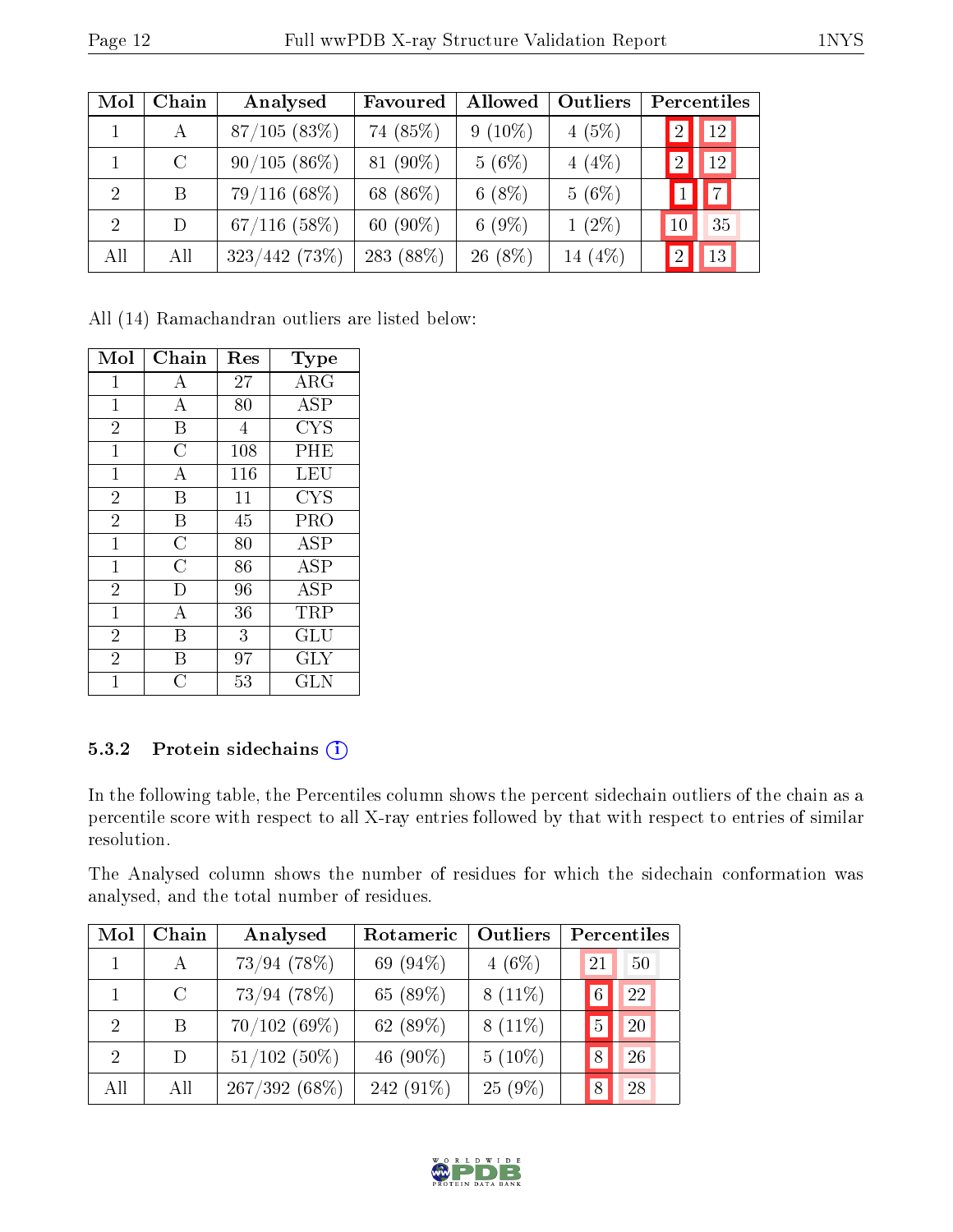| Mol            | Chain                                                                                                                                                                           | $\operatorname{Res}% \left( \mathcal{N}\right) \equiv\operatorname{Res}(\mathcal{N}_{0})\cap\mathcal{N}_{1}$ | Type                            |
|----------------|---------------------------------------------------------------------------------------------------------------------------------------------------------------------------------|--------------------------------------------------------------------------------------------------------------|---------------------------------|
| $\mathbf{1}$   | $\overline{A}$                                                                                                                                                                  | 27                                                                                                           | $\overline{\text{ARG}}$         |
| $\mathbf{1}$   | $\frac{\overline{A}}{\overline{A}}$                                                                                                                                             | 41                                                                                                           | THR                             |
| $\overline{1}$ |                                                                                                                                                                                 | $\overline{49}$                                                                                              | $\overline{\text{CYS}}$         |
| $\overline{1}$ |                                                                                                                                                                                 | $\overline{111}$                                                                                             | $\overline{{\rm GLU}}$          |
| $\overline{2}$ | $\overline{\text{B}}$                                                                                                                                                           | $\overline{4}$                                                                                               | $\overline{\text{CYS}}$         |
| $\overline{2}$ | $\overline{\mathrm{B}}$                                                                                                                                                         | $\overline{12}$                                                                                              | $\overline{\text{CYS}}$         |
| $\overline{2}$ | $\overline{\mathbf{B}}$                                                                                                                                                         | $15\,$                                                                                                       | $\overline{\text{GLN}}$         |
| $\overline{2}$ | $\overline{\mathrm{B}}$                                                                                                                                                         | $\overline{19}$                                                                                              | $\overline{\text{SER}}$         |
| $\overline{2}$ | $\overline{\mathrm{B}}$                                                                                                                                                         | 47                                                                                                           | <b>HIS</b>                      |
| $\overline{2}$ | $\overline{\mathbf{B}}$                                                                                                                                                         | $\overline{96}$                                                                                              | $\overline{\text{ASP}}$         |
| $\overline{2}$ | $\overline{\mathrm{B}}$                                                                                                                                                         | 108                                                                                                          | $\overline{\text{MET}}$         |
| $\frac{2}{1}$  | $\overline{B}$                                                                                                                                                                  | $\overline{116}$                                                                                             | $\overline{\text{SER}}$         |
|                |                                                                                                                                                                                 | $\overline{26}$                                                                                              | <b>THR</b>                      |
| $\overline{1}$ |                                                                                                                                                                                 | 27                                                                                                           | $\overline{\rm{ARG}}$           |
| $\overline{1}$ |                                                                                                                                                                                 | $\overline{33}$                                                                                              | $\overline{\text{ASN}}$         |
| $\overline{1}$ |                                                                                                                                                                                 | 40                                                                                                           | $\overline{\rm ARG}$            |
| $\overline{1}$ |                                                                                                                                                                                 | 46                                                                                                           | $\overline{\text{LEU}}$         |
| $\overline{1}$ |                                                                                                                                                                                 | 90                                                                                                           | $\overline{\text{C} \text{YS}}$ |
| $\overline{1}$ |                                                                                                                                                                                 | 103                                                                                                          | $\overline{\text{CYS}}$         |
| $\overline{1}$ | $\overline{\text{C}}$ $\overline{\text{C}}$ $\overline{\text{C}}$ $\overline{\text{C}}$ $\overline{\text{C}}$ $\overline{\text{C}}$ $\overline{\text{C}}$ $\overline{\text{D}}$ | $\overline{111}$                                                                                             | $\overline{\text{GLU}}$         |
| $\overline{2}$ |                                                                                                                                                                                 | 27                                                                                                           | $\overline{\text{ASP}}$         |
| $\overline{2}$ | $\overline{D}$                                                                                                                                                                  | 102                                                                                                          | $\overline{\text{LYS}}$         |
| $\overline{2}$ | $\frac{\overline{D}}{D}$                                                                                                                                                        | 107                                                                                                          | $\overline{\text{ASN}}$         |
| $\overline{2}$ |                                                                                                                                                                                 | 108                                                                                                          | MET                             |
| $\overline{2}$ | $\overline{\rm D}$                                                                                                                                                              | $\overline{116}$                                                                                             | $\overline{\text{SER}}$         |

All (25) residues with a non-rotameric sidechain are listed below:

Some sidechains can be flipped to improve hydrogen bonding and reduce clashes. All (10) such sidechains are listed below:

| Mol            | Chain | Res | Type       |
|----------------|-------|-----|------------|
| 1              | А     | 33  | <b>ASN</b> |
| 1              | А     | 35  | <b>ASN</b> |
| $\overline{2}$ | В     | 15  | <b>GLN</b> |
| $\overline{2}$ | B     | 36  | HIS        |
| 1              | C     | 33  | <b>ASN</b> |
| 1              | C     | 58  | HIS        |
| 1              | C     | 83  | <b>ASN</b> |
| 1              | С     | 88  | <b>GLN</b> |
|                | С     | 107 | <b>ASN</b> |
| 2              |       | 107 | <b>ASN</b> |

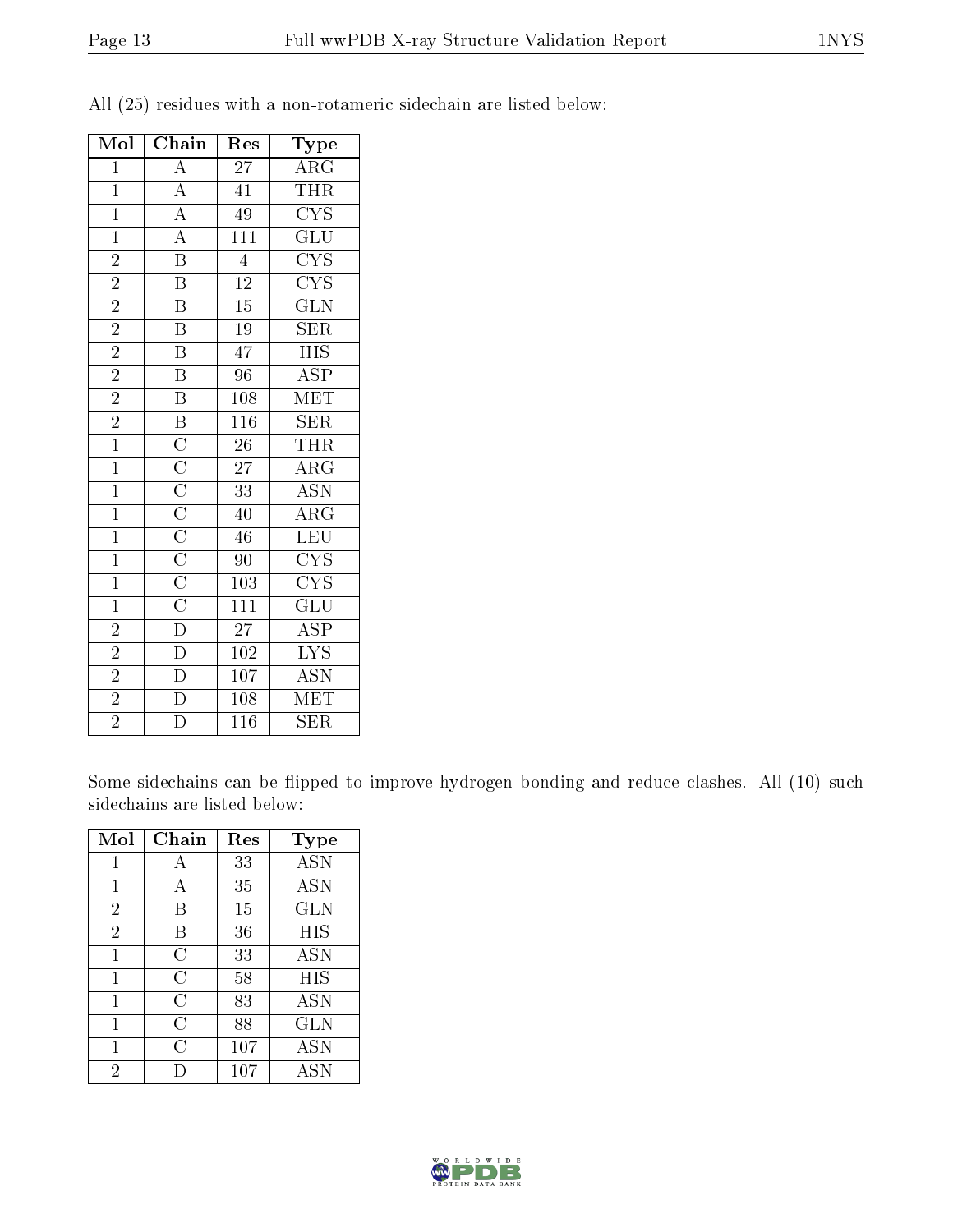#### 5.3.3 RNA [O](https://www.wwpdb.org/validation/2017/XrayValidationReportHelp#rna)i

There are no RNA molecules in this entry.

#### 5.4 Non-standard residues in protein, DNA, RNA chains (i)

There are no non-standard protein/DNA/RNA residues in this entry.

#### 5.5 Carbohydrates  $(i)$

There are no carbohydrates in this entry.

### 5.6 Ligand geometry  $(i)$

There are no ligands in this entry.

### 5.7 [O](https://www.wwpdb.org/validation/2017/XrayValidationReportHelp#nonstandard_residues_and_ligands)ther polymers (i)

There are no such residues in this entry.

### 5.8 Polymer linkage issues  $(i)$

There are no chain breaks in this entry.

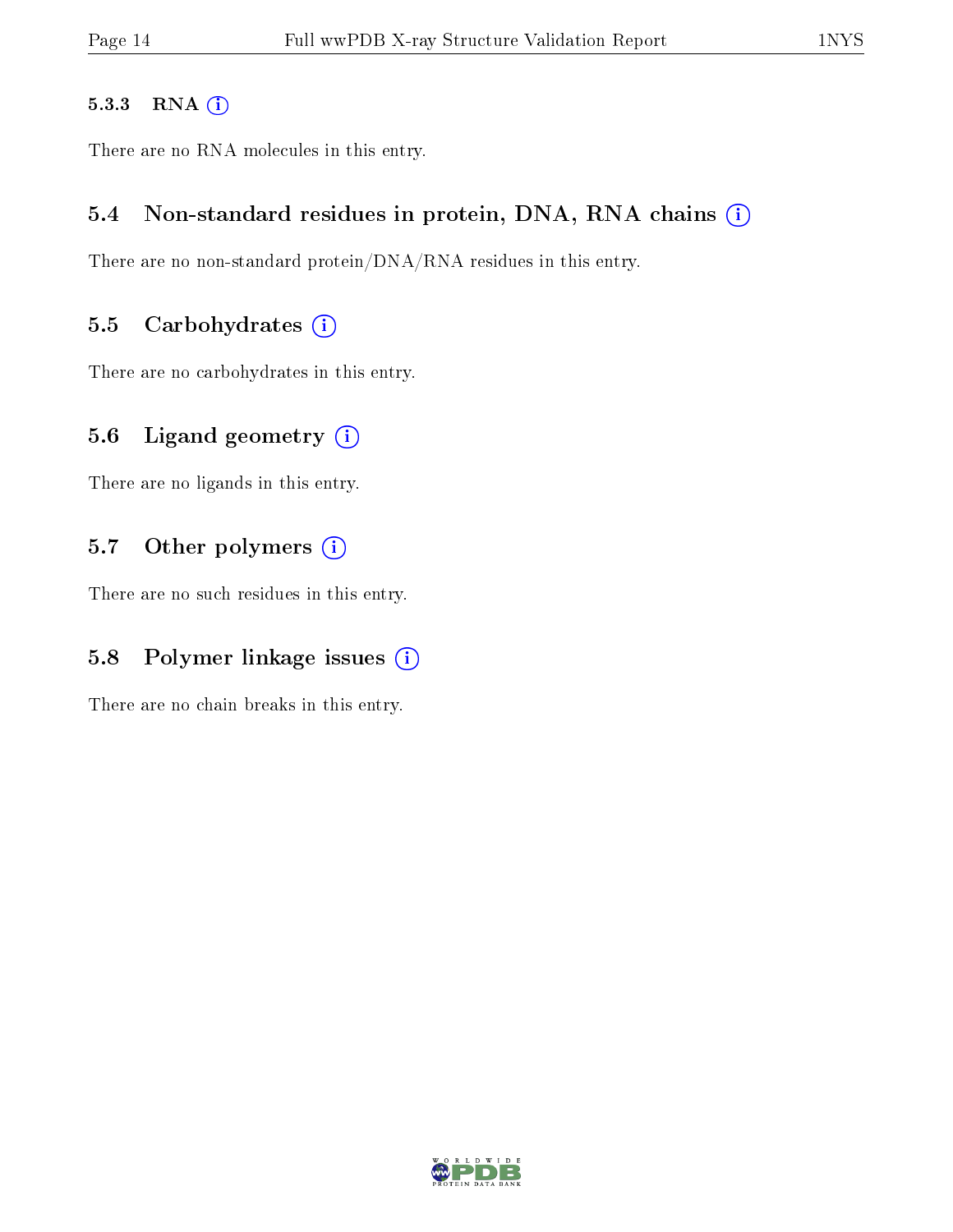# 6 Fit of model and data  $(i)$

### 6.1 Protein, DNA and RNA chains (i)

In the following table, the column labelled  $#RSRZ> 2'$  contains the number (and percentage) of RSRZ outliers, followed by percent RSRZ outliers for the chain as percentile scores relative to all X-ray entries and entries of similar resolution. The OWAB column contains the minimum, median,  $95<sup>th</sup>$  percentile and maximum values of the occupancy-weighted average B-factor per residue. The column labelled ' $Q< 0.9$ ' lists the number of (and percentage) of residues with an average occupancy less than 0.9.

| Mol | Chain   | Analysed        | ${ <\hspace{-1.5pt}{\mathrm{RSRZ}} \hspace{-1.5pt}>}$ | $\#\text{RSRZ}{>}2$            | $OWAB(A^2)$       | Q <sub>0.9</sub> |
|-----|---------|-----------------|-------------------------------------------------------|--------------------------------|-------------------|------------------|
|     | А       | 91/105(86%)     | $-0.17$                                               | $1(1\%)$ 80<br>60              | 40, 67, 97, 124   |                  |
|     | $\rm C$ | 92/105(87%)     | $-0.07$                                               | $1(1\%)$<br>$ 80\rangle$<br>60 | 43, 79, 105, 118  |                  |
| -2  | B       | $85/116$ (73\%) | $-0.36$                                               | $1(1\%)$<br>79<br>58           | 38, 61, 96, 111   |                  |
| 2   | D       | $75/116$ (64\%) | 0.25                                                  | $2(2\%)$<br>54<br>28           | 62, 100, 117, 122 |                  |
| All | All     | 343/442(77%)    | $-0.10$                                               | $5(1\%)$<br>73<br>51           | 38, 75, 109, 124  |                  |

All (5) RSRZ outliers are listed below:

| Mol | Chain | Res | <b>Type</b>      | <b>RSRZ</b> |
|-----|-------|-----|------------------|-------------|
|     |       | 25  | $\overline{GLU}$ | 3.4         |
| 2   |       | 98  | <b>GLN</b>       | 2.9         |
| 2   |       | 42  | <b>GLY</b>       | 2.6         |
| 9   |       | 96  | <b>ASP</b>       | 2.4         |
|     |       | 65  | A SN             | 24          |

### 6.2 Non-standard residues in protein, DNA, RNA chains  $(i)$

There are no non-standard protein/DNA/RNA residues in this entry.

### 6.3 Carbohydrates (i)

There are no carbohydrates in this entry.

### 6.4 Ligands  $(i)$

There are no ligands in this entry.